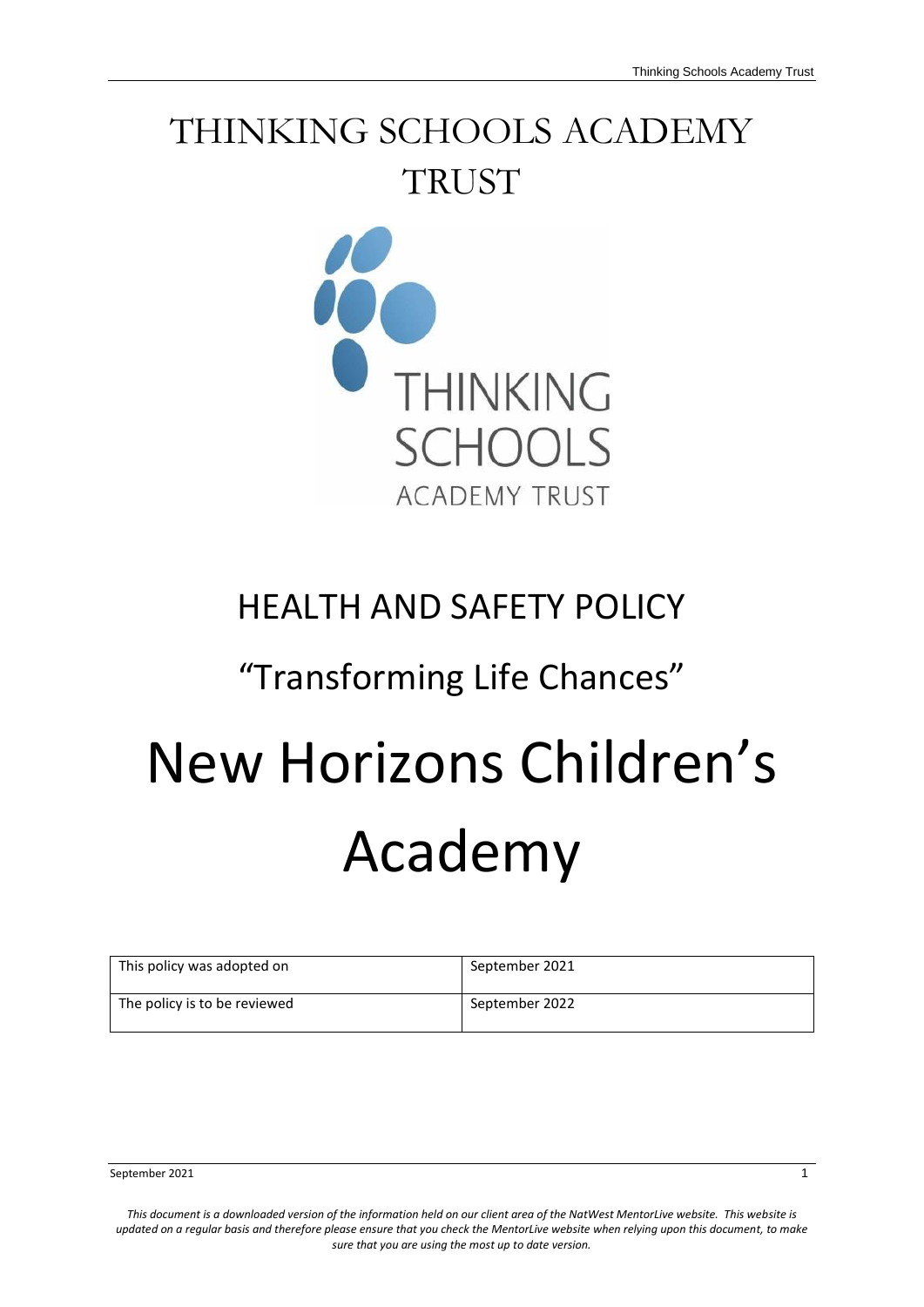## **HEALTH AND SAFETY POLICY STATEMENT**

Goodwin Academy aims to ensure, so far as is reasonably practicable, the health, safety and welfare of our pupils, employees while they are at work and of others, who may be affected by our undertakings. This general policy statement provides a commitment and intent to comply with the Health and Safety at Work etc. Act 1974.

To ensure the principles of health and safety are clearly understood throughout the School, we will be committed to:

- complying with relevant health and safety laws and regulations, voluntary programmes, collective agreements on health and safety and other requirements to which the Trust subscribes;
- setting and monitoring of health and safety objectives for the School;
- effective communication of and consultation on health and safety matters throughout the School;
- assessing the risks to the safety and health of our pupils, employees and others who may be affected by our activities and implementing controls to minimise those risks;
- preventing work-related injuries, ill health, disease and incidents;
- providing and maintaining safe plant and equipment and implementing safe systems of work;
- the safe use, handling, storage and transport of articles and substances;
- providing and maintaining a safe working environment with safe access, egress and welfare facilities;
- providing the necessary training to our employees and others, including temporary employees to ensure their competence with respect to health and safety;
- providing suitable and sufficient information, instruction and supervision for pupils and employees;
- continually improving the performance of our health and safety management;
- devoting the necessary resources in the form of finance, equipment, personnel and time to ensure the health and safety of our employees and seeking expert help where the necessary skills are not available within the Trust;
- an annual review and when necessary the revision of this health and safety policy;
- making this policy available to relevant interested external parties, as appropriate.

Signature:

Mort

Date: 1/9/21

Name: Cormac Murphy Position: Headteacher

September 2021 2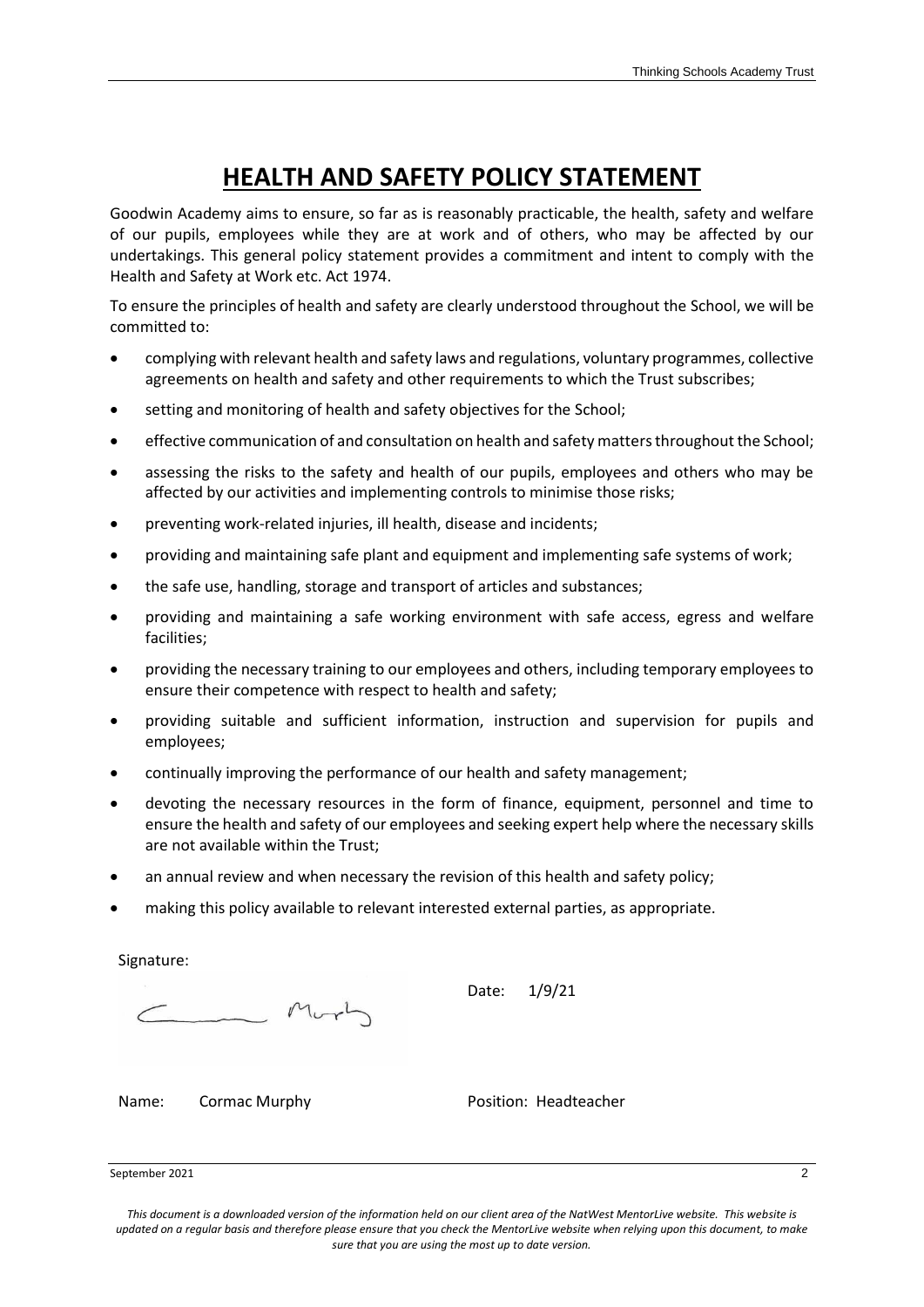## **ORGANISATION AND RESPONSIBILITIES**

### **GENERAL RESPONSIBILITIES**

The following individual post(s) have been allocated overall health and safety responsibilities within the terms of our policy:

• …Cormac Murphy…..: Headteacher

Day to day responsibility for ensuring the policy is put into practice and consultation with employees is delegated to:

• …Damian Diomede…..: Regional Facilities Manager

#### **Responsible Persons**

It is important that health and safety standards are maintained and improved. Where necessary specific roles within the Trust have been allocated additional responsibility for health and safety. Where this responsibility is specific to a subject area, the details of the responsible person are communicated to employees in writing or verbally as required.

#### **Management Structure**

#### **The Governing Body**

Governors are responsible for strategic health and safety planning and for periodic review of health and safety performance.

#### **The Senior Management Team**

The Senior Management Team is responsible to the Governing Body for securing the full implementation of the Trust's Health and Safety Policy.

#### **Members of the School's Management Team**

The Management Team of the School are responsible for ensuring that the requirements of this policy and all other legislative requirements are managed under the normal method of delegated powers and by establishing a system of appraisal of management performance against agreed health and safety performance indicators.

**The** Management Team**, Governing Body and Senior Management Team**, will implement the School's Health and Safety Policy by:

- Ensuring adequate resources, both personnel and financial, are allocated to secure implementation of the policy
- Planning, organising and implementing arrangements to eliminate or control significant risks and to comply with relevant statutory provisions;
- Determining and documenting procedures, operational instructions, guidelines and codes of practice to implement the Trust's Health and Safety Policy;

September 2021 3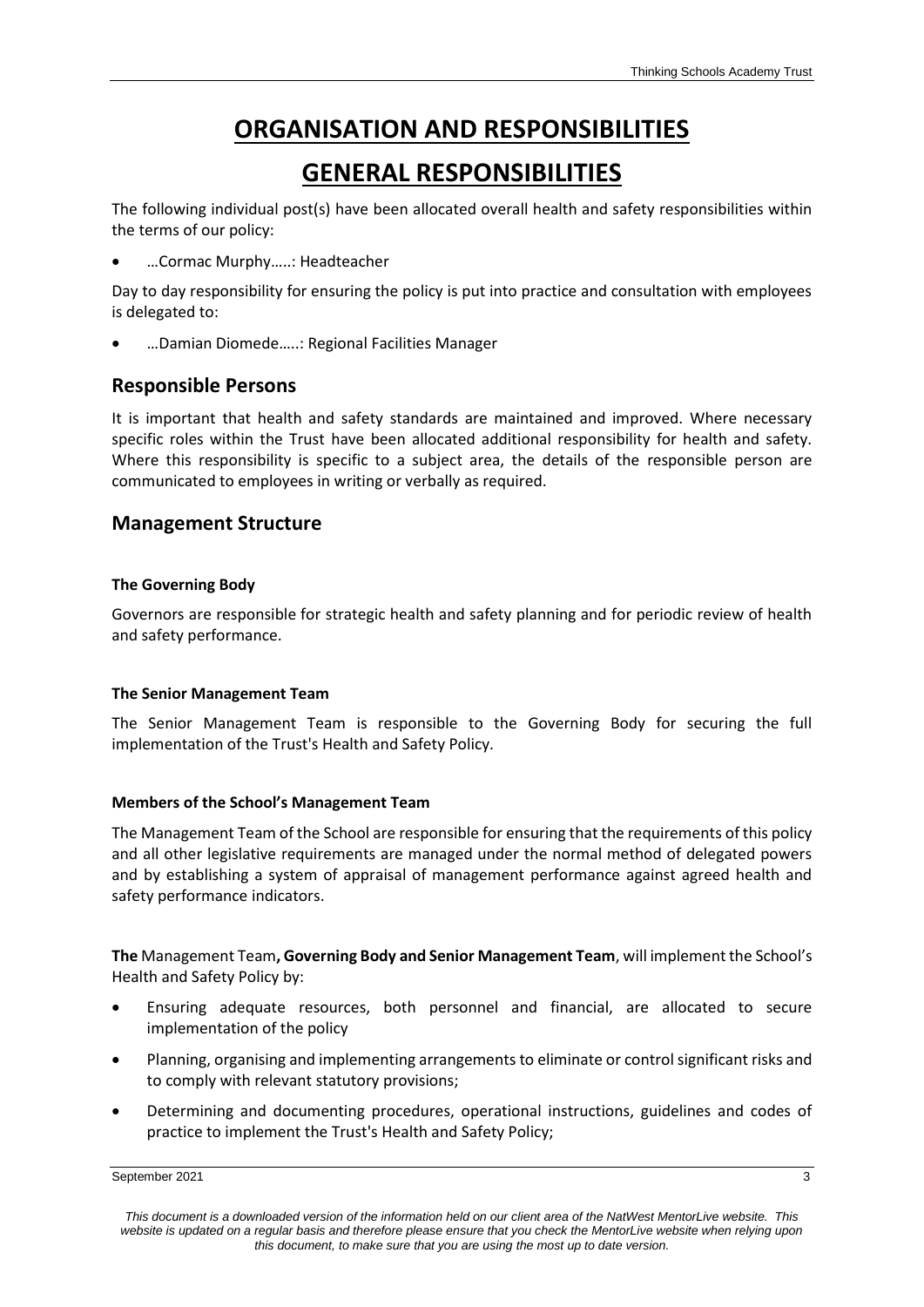- Ensuring that their responsible managers and employees are capable, through recruitment, training or otherwise, to carry out their duties for health, safety and welfare;
- Setting health and safety performance standards to ensure effective management within their areas of control;
- Ensuring that all hazards are identified, significant findings of assessments are recorded, groups exposed to risks are identified and the actions taken to protect the health and safety of these groups are recorded;
- Ensuring that all employees are familiar with, and comply with, the requirements of the Trust's Health and Safety Policy and that all new employees are inducted into the requirements of the Health and Safety Policy and the Trust and departmental guidelines and instructions;
- Ensuring that contractors and sub-contractors have effective arrangements for health, safety and welfare;
- Establishing systems for monitoring all arrangements to ensure that they are working effectively;
- Reviewing information from monitoring systems to ensure continued and effective compliance with performance standards; and
- Reporting annually to the Governing Body on health and safety issues within the Trust.

#### **Heads of Departments**

Heads of Department are responsible for ensuring that the requirements of this policy and legal requirements specific to their sphere of activity are implemented and monitored.

They will ensure that:

- Any health and safety matters that they cannot deal with directly are brought to the attention of the Management Team and Senior Management Team.
- Significant hazards within their department are identified and suitable risk assessments undertaken, which will include general workplace risks, substance risks, equipment risks etc.
- Safety measures and controls identified by risk assessments are implemented.
- Employees and pupils are provided with suitable and sufficient information, instruction and training to enable compliance with this policy and legal standards.
- Will implement a system to manage health and safety within their department, which may include a schedule of inspection; service and maintenance arrangements for equipment and services; accident investigation arrangements.
- Equipment and substances are suitable for the purpose they are used.

#### **Facilities Teams**

Regional Facilities Managers are responsible for ensuring that the requirements of this policy and legal requirements specific to the duties of their teams for the maintenance of all buildings, grounds, utilities and any other spheres of activity are implemented and monitored.

They will ensure that:

September 2021 4

*This document is a downloaded version of the information held on our client area of the NatWest MentorLive website. This website is updated on a regular basis and therefore please ensure that you check the MentorLive website when relying upon this document, to make sure that you are using the most up to date version.*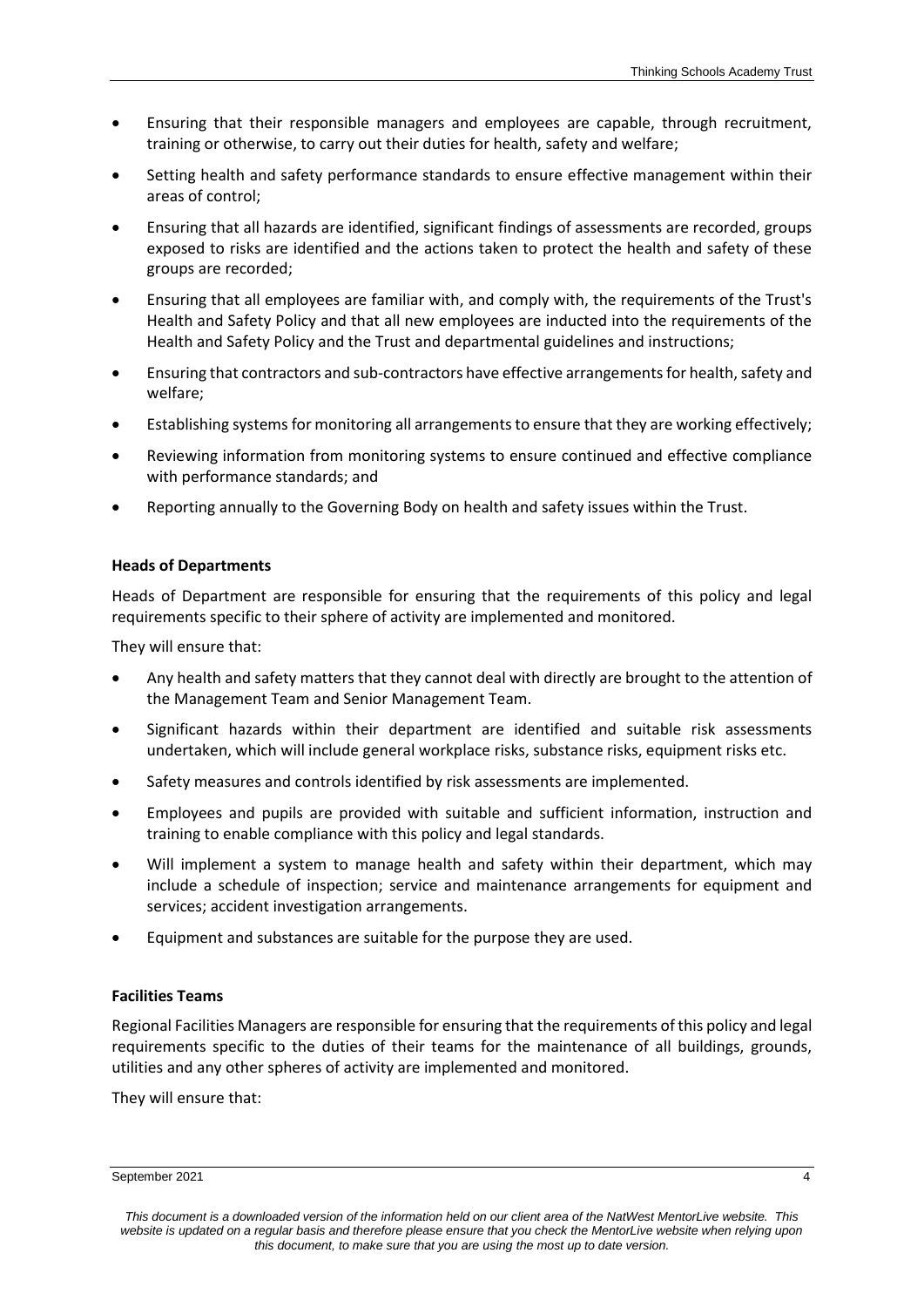- Any health and safety matters that they cannot deal with directly are brought to the attention of the Management Team and Senior Management Team.
- Significant hazards arising out of their maintenance activities are identified and suitable risk assessments undertaken, which will include general workplace risks, substance risks, equipment risks etc.
- Safety measures and controls identified by risk assessments are implemented.
- Employees, visitors, contractors and pupils are provided with suitable and sufficient information, instruction and training to enable compliance with this policy and legal standards.
- Will implement a system to manage health and safety within their teams, which may include a schedule of inspection; service and maintenance arrangements for equipment and services; accident investigation arrangements.
- Equipment and substances are suitable for the purpose they are used.

#### **Health and Safety Advisers:**

In line with current legislation we have appointed James Fenlon, Jon Painter, Damian Diomede, Shane O'Neill, Darren Fox, and Sam Joyce to act as our in-house health and safety advisor under Regulation 7 of the Management of Health and Safety at Work Regulations.

#### **Health and Safety Assistance:**

To assist us in our undertaking we have appointed NatWest Mentor as Health and Safety Consultants to provide competent advice and guidance.

#### **Employees Shall:**

- Take reasonable care of their own health and safety and that of others who may be affected by their actions;
- Co-operate with management to meet the employer's legal duties and work in accordance with the Trust's procedures;
- Not intentionally or recklessly interfere with or misuse anything provided in the interest of health, safety or welfare and refrain from actions (or inactivity) which might endanger themselves, or others;
- Demonstrate their commitment to health and safety by their behaviour and co-operate in the investigation of accidents and incidents;
- Use all equipment safely, including that provided for their personal protection and report to management any defects in equipment or other dangers at once, or as soon as it is safe to do so;
- Comply with all safety instructions or procedures and not undertake any tasks that they are not trained and authorised for.

#### September 2021 5

*This document is a downloaded version of the information held on our client area of the NatWest MentorLive website. This website is updated on a regular basis and therefore please ensure that you check the MentorLive website when relying upon this document, to make sure that you are using the most up to date version.*